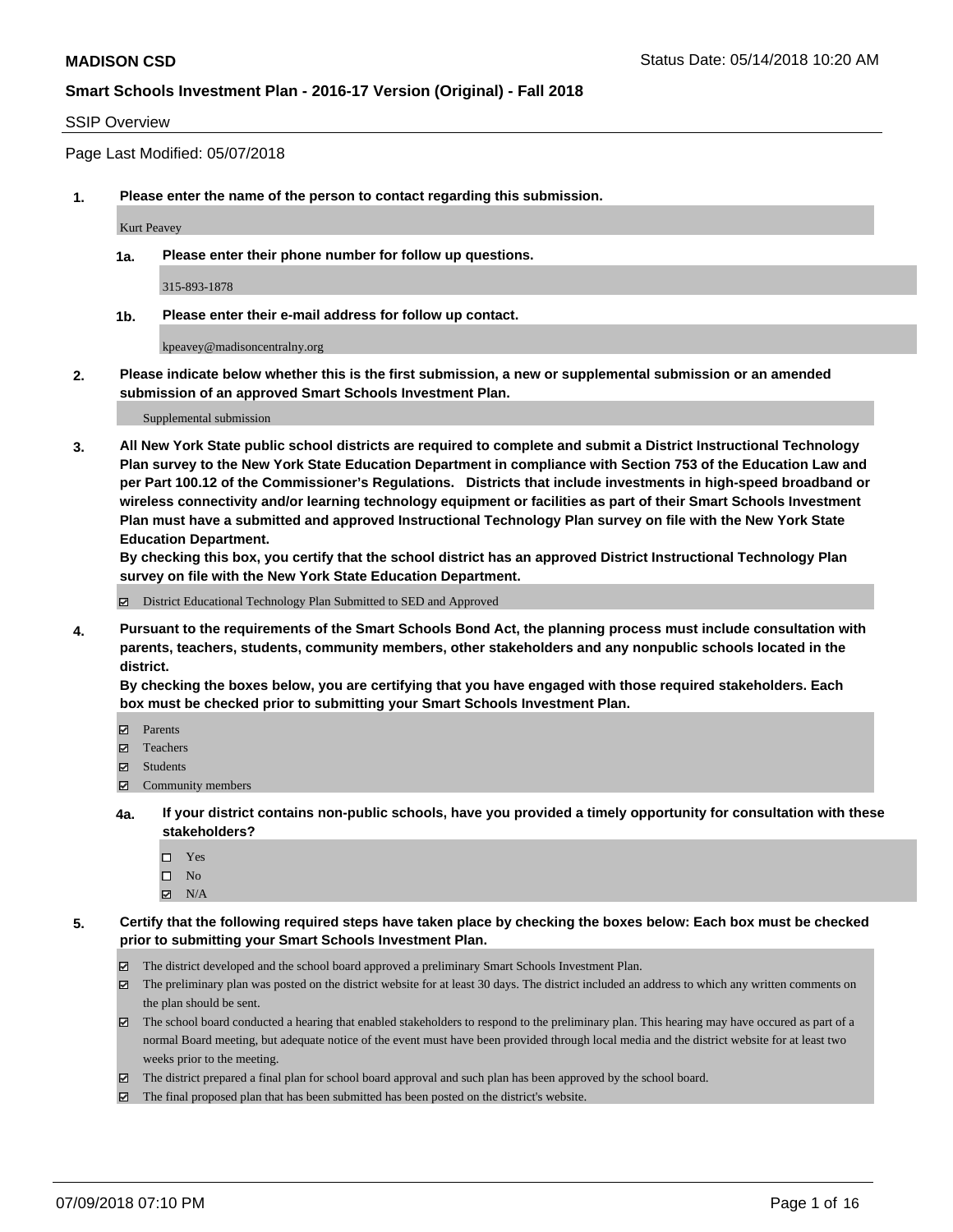SSIP Overview

Page Last Modified: 05/07/2018

**5a. Please upload the proposed Smart Schools Investment Plan (SSIP) that was posted on the district's website, along with any supporting materials. Note that this should be different than your recently submitted Educational Technology Survey. The Final SSIP, as approved by the School Board, should also be posted on the website and remain there during the course of the projects contained therein.**

SSIP Spring 2018 Submit.pdf

**5b. Enter the webpage address where the final Smart Schools Investment Plan is posted. The Plan should remain posted for the life of the included projects.**

https://www.madisoncentralny.org/cms/lib/NY01913783/Centricity/Domain/216/SSIP%20Spring%202018%20Submit.pdf

**6. Please enter an estimate of the total number of students and staff that will benefit from this Smart Schools Investment Plan based on the cumulative projects submitted to date.**

590

**7. An LEA/School District may partner with one or more other LEA/School Districts to form a consortium to pool Smart Schools Bond Act funds for a project that meets all other Smart School Bond Act requirements. Each school district participating in the consortium will need to file an approved Smart Schools Investment Plan for the project and submit a signed Memorandum of Understanding that sets forth the details of the consortium including the roles of each respective district.**

 $\Box$  The district plans to participate in a consortium to partner with other school district(s) to implement a Smart Schools project.

**8. Please enter the name and 6-digit SED Code for each LEA/School District participating in the Consortium.**

| <b>Partner LEA/District</b> | <b>ISED BEDS Code</b> |
|-----------------------------|-----------------------|
| (No Response)               | (No Response)         |

#### **9. Please upload a signed Memorandum of Understanding with all of the participating Consortium partners.**

(No Response)

**10. Your district's Smart Schools Bond Act Allocation is:**

\$498,604

**11.** Enter the budget sub-allocations by category that you are submitting for approval at this time. If you are not budgeting SSBA funds for a category, please enter 0 (zero.) If the value entered is \$0, you will not be required to complete that survey question.

|                                       | Sub-<br>Allocations |
|---------------------------------------|---------------------|
| <b>School Connectivity</b>            | 53,950              |
| Connectivity Projects for Communities | $\overline{0}$      |
| Classroom Technology                  | 26,500              |
| Pre-Kindergarten Classrooms           | $\overline{0}$      |
| Replace Transportable Classrooms      | 0                   |
| <b>High-Tech Security Features</b>    | $\overline{0}$      |
| Totals:                               | 80,450              |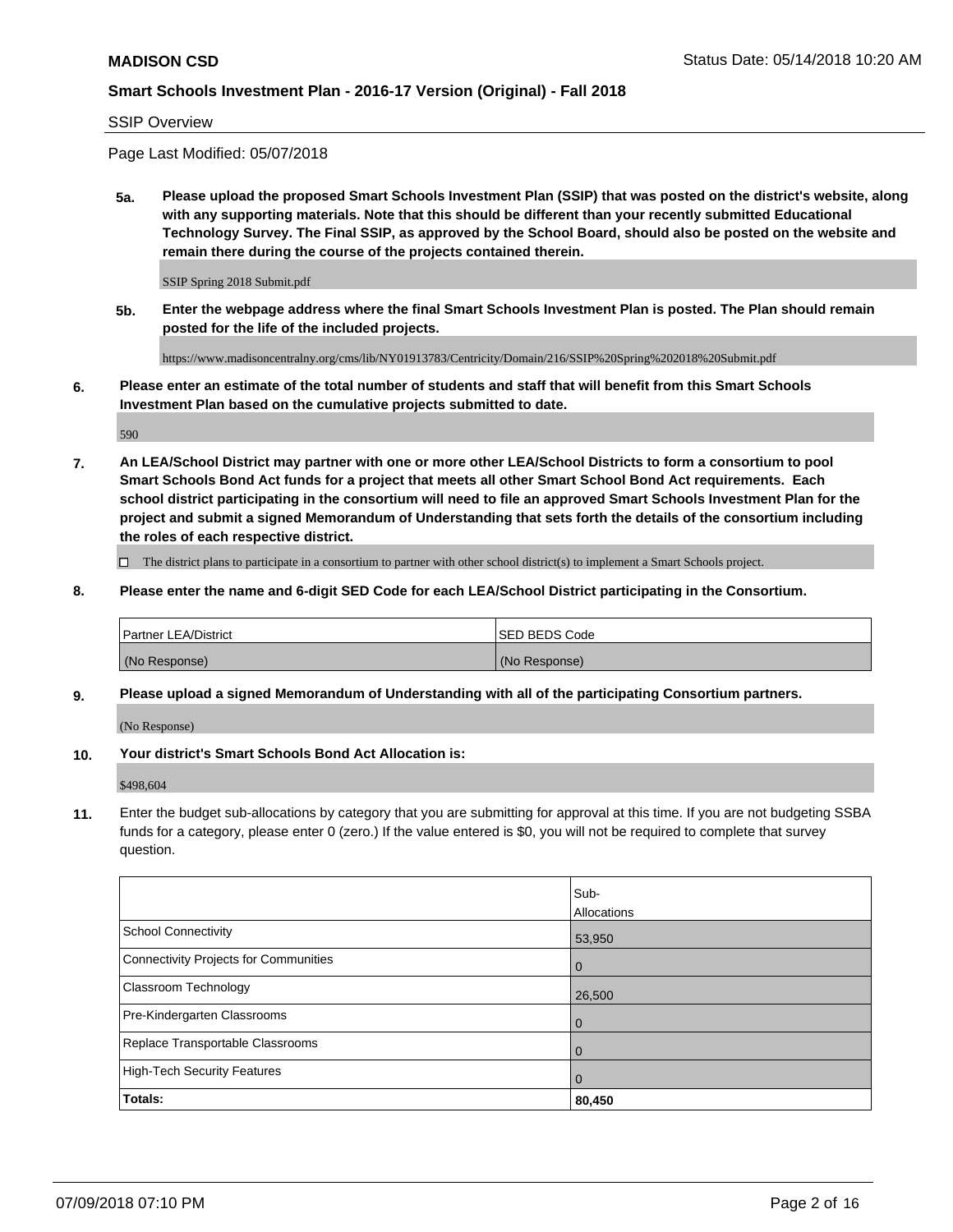#### School Connectivity

Page Last Modified: 04/18/2018

- **1. In order for students and faculty to receive the maximum benefit from the technology made available under the Smart Schools Bond Act, their school buildings must possess sufficient connectivity infrastructure to ensure that devices can be used during the school day. Smart Schools Investment Plans must demonstrate that:**
	- **• sufficient infrastructure that meets the Federal Communications Commission's 100 Mbps per 1,000 students standard currently exists in the buildings where new devices will be deployed, or**
	- **• is a planned use of a portion of Smart Schools Bond Act funds, or**
	- **• is under development through another funding source.**

**Smart Schools Bond Act funds used for technology infrastructure or classroom technology investments must increase the number of school buildings that meet or exceed the minimum speed standard of 100 Mbps per 1,000 students and staff within 12 months. This standard may be met on either a contracted 24/7 firm service or a "burstable" capability. If the standard is met under the burstable criteria, it must be:**

**1. Specifically codified in a service contract with a provider, and**

**2. Guaranteed to be available to all students and devices as needed, particularly during periods of high demand, such as computer-based testing (CBT) periods.**

#### **Please describe how your district already meets or is planning to meet this standard within 12 months of plan submission.**

Madison Central School District will replace the existing wireless system with the capability of allowing for more connections at a higher speed and with an increased reliability. The school district currently is provided with internet service through the Mohawk Regional Information Center with a 1 gb of bandwidth.

- **1a. If a district believes that it will be impossible to meet this standard within 12 months, it may apply for a waiver of this requirement, as described on the Smart Schools website. The waiver must be filed and approved by SED prior to submitting this survey.**
	- By checking this box, you are certifying that the school district has an approved waiver of this requirement on file with the New York State Education Department.
- **2.** Connectivity Speed Calculator **(Required)**

|                         | Number of<br><b>Students</b> | Multiply by<br>100 Kbps | Divide by 1000 Current Speed<br>to Convert to<br>Reauired<br>Speed in Mb | lin Mb   | Expected<br>Speed to be<br>Attained Within   Required<br>12 Months | <b>Expected Date</b><br><b>When</b><br>Speed Will be<br>l Met |
|-------------------------|------------------------------|-------------------------|--------------------------------------------------------------------------|----------|--------------------------------------------------------------------|---------------------------------------------------------------|
| <b>Calculated Speed</b> | 509                          | 50.900                  | 50.9                                                                     | $100$ mb | 1 Gb                                                               | already met                                                   |

## **3. Describe how you intend to use Smart Schools Bond Act funds for high-speed broadband and/or wireless connectivity projects in school buildings.**

This Smart Schools Bond Proposal will be used to purchase new access points and web controller licensing for an improved wireless infrastructure. The implementation of this new wireless will enable the district to manage current district-owned devices and manage byod programs. The district replaced a majority of switches which will assist in the implementation of the new wireless system.

**4. Describe the linkage between the district's District Instructional Technology Plan and the proposed projects. (There should be a link between your response to this question and your response to Question 1 in Part E. Curriculum and Instruction "What are the district's plans to use digital connectivity and technology to improve teaching and learning?)**

To maintain the district's 1:1 program, improve the overall wireless coverage and prepare for future wireless initiatives (i.e.: byod) the district has made the decision to implement this new wireless system that will be easily managed by current staff.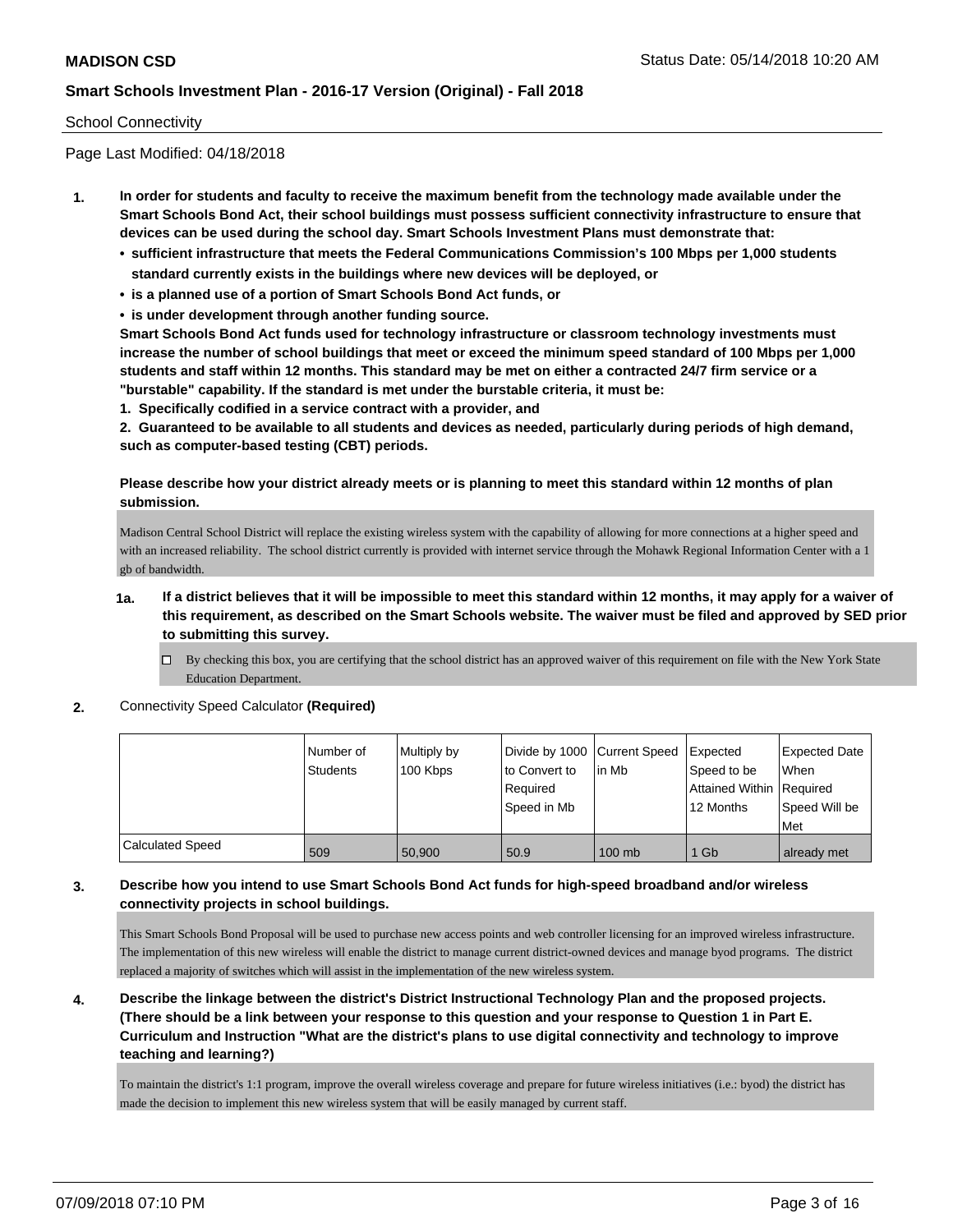#### School Connectivity

Page Last Modified: 04/18/2018

**5. If the district wishes to have students and staff access the Internet from wireless devices within the school building, or in close proximity to it, it must first ensure that it has a robust Wi-Fi network in place that has sufficient bandwidth to meet user demand.**

**Please describe how you have quantified this demand and how you plan to meet this demand.**

The Madison Central School District has consulted with the Mohawk Regional Information Center to determine bandwidth, technology and equipment needs including switches, fiber and access points. The MORIC and the Madison Central School District has determined that maintaining existing fiber connections in the district, maintaining existing switches and updating the wireless system will provide more than sufficient bandwidth to meet user demand in a 1:1 device environment and for future wireless endeavors.

**6. As indicated on Page 5 of the guidance, the Office of Facilities Planning will have to conduct a preliminary review of all capital projects, including connectivity projects.**

**Please indicate on a separate row each project number given to you by the Office of Facilities Planning.**

| Project Number        |  |
|-----------------------|--|
| 25-11-01-04-0-001-BA3 |  |

**7. Certain high-tech security and connectivity infrastructure projects may be eligible for an expedited review process as determined by the Office of Facilities Planning.**

**Was your project deemed eligible for streamlined review?**

Yes

**7a. Districts that choose the Streamlined Review Process will be required to certify that they have reviewed all installations with their licensed architect or engineer of record and provide that person's name and license number. The licensed professional must review the products and proposed method of installation prior to implementation and review the work during and after completion in order to affirm that the work was codecompliant, if requested.**

I certify that I have reviewed all installations with a licensed architect or engineer of record.

**8. Include the name and license number of the architect or engineer of record.**

| Name                    | l License Number |
|-------------------------|------------------|
| <b>March Associates</b> | 14576            |

**9.** If you are submitting an allocation for **School Connectivity** complete this table. **Note that the calculated Total at the bottom of the table must equal the Total allocation for this category that you entered in the SSIP Overview overall budget.** 

|                                            | Sub-              |
|--------------------------------------------|-------------------|
|                                            | <b>Allocation</b> |
| Network/Access Costs                       | 53,950            |
| <b>Outside Plant Costs</b>                 | (No Response)     |
| School Internal Connections and Components | (No Response)     |
| <b>Professional Services</b>               | (No Response)     |
| Testing                                    | (No Response)     |
| <b>Other Upfront Costs</b>                 | (No Response)     |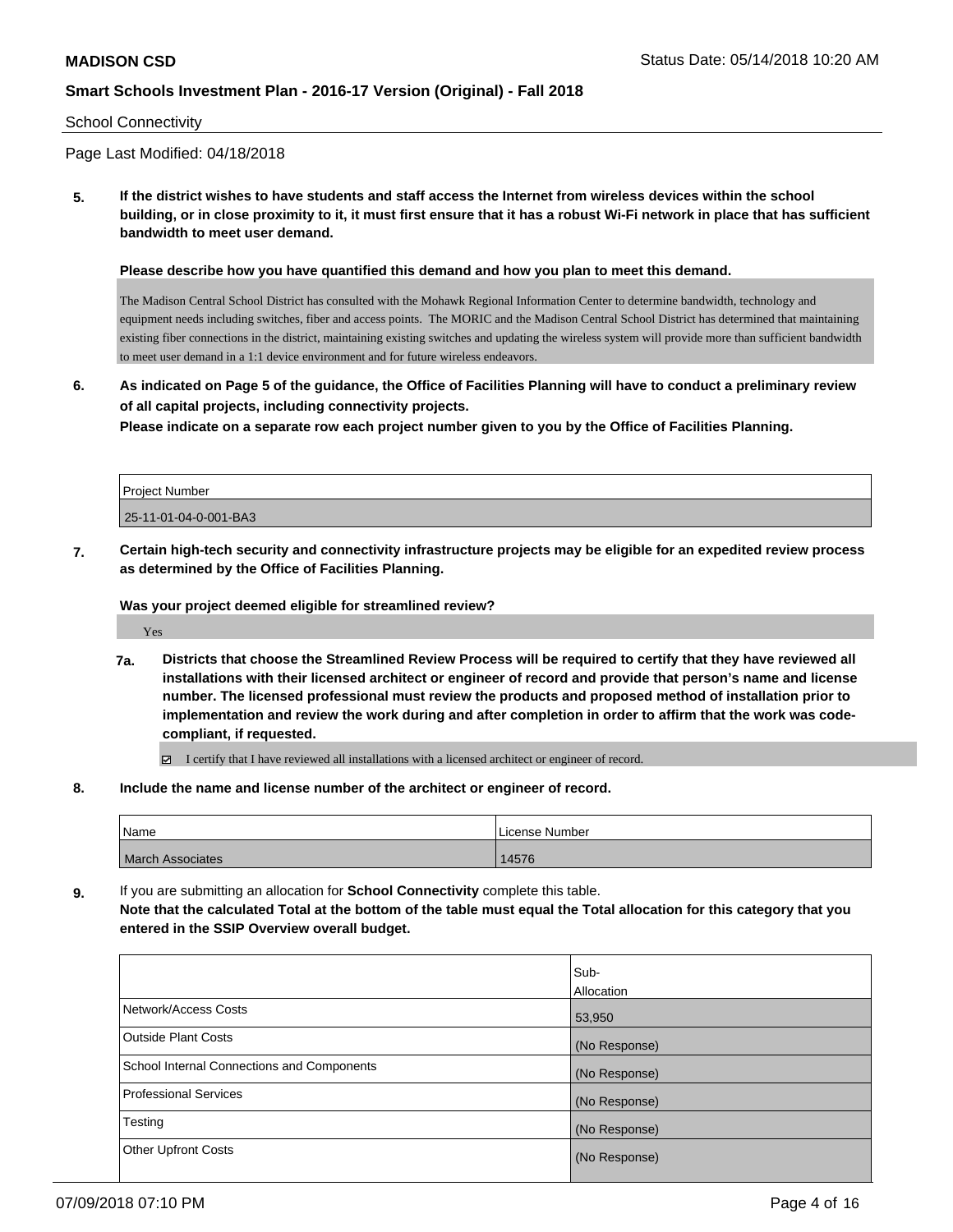School Connectivity

Page Last Modified: 04/18/2018

|             | Sub-<br><b>Allocation</b> |
|-------------|---------------------------|
| Other Costs | (No Response)             |
| Totals:     | 53,950                    |

**10. Please detail the type, quantity, per unit cost and total cost of the eligible items under each sub-category. This is especially important for any expenditures listed under the "Other" category. All expenditures must be eligible for tax-exempt financing to be reimbursed through the SSBA. Sufficient detail must be provided so that we can verify this is the case. If you have any questions, please contact us directly through smartschools@nysed.gov. NOTE: Wireless Access Points should be included in this category, not under Classroom Educational Technology, except those that will be loaned/purchased for nonpublic schools.**

| Select the allowable expenditure<br>type. | Item to be purchased                                                   | Quantity | Cost per Item | <b>Total Cost</b> |
|-------------------------------------------|------------------------------------------------------------------------|----------|---------------|-------------------|
| Repeat to add another item under          |                                                                        |          |               |                   |
| each type.                                |                                                                        |          |               |                   |
| Network/Access Costs                      | Cisco Meraki Cloud Managed Wireless   44<br><b>Access Points: MR42</b> |          | 750           | 33,000            |
| Network/Access Costs                      | Cisco Meraki Enterprise Cloud<br><b>Controller License: MR42</b>       | 44       | 305           | 13.420            |
| Network/Access Costs                      | Cisco Meraki Cloud Managed Wireless   6<br><b>Access Point: MR52</b>   |          | 950           | 5,700             |
| Network/Access Costs                      | Cisco Meraki Enterprise Cloud<br><b>Controller License: MR52</b>       | 6        | 305           | 1,830             |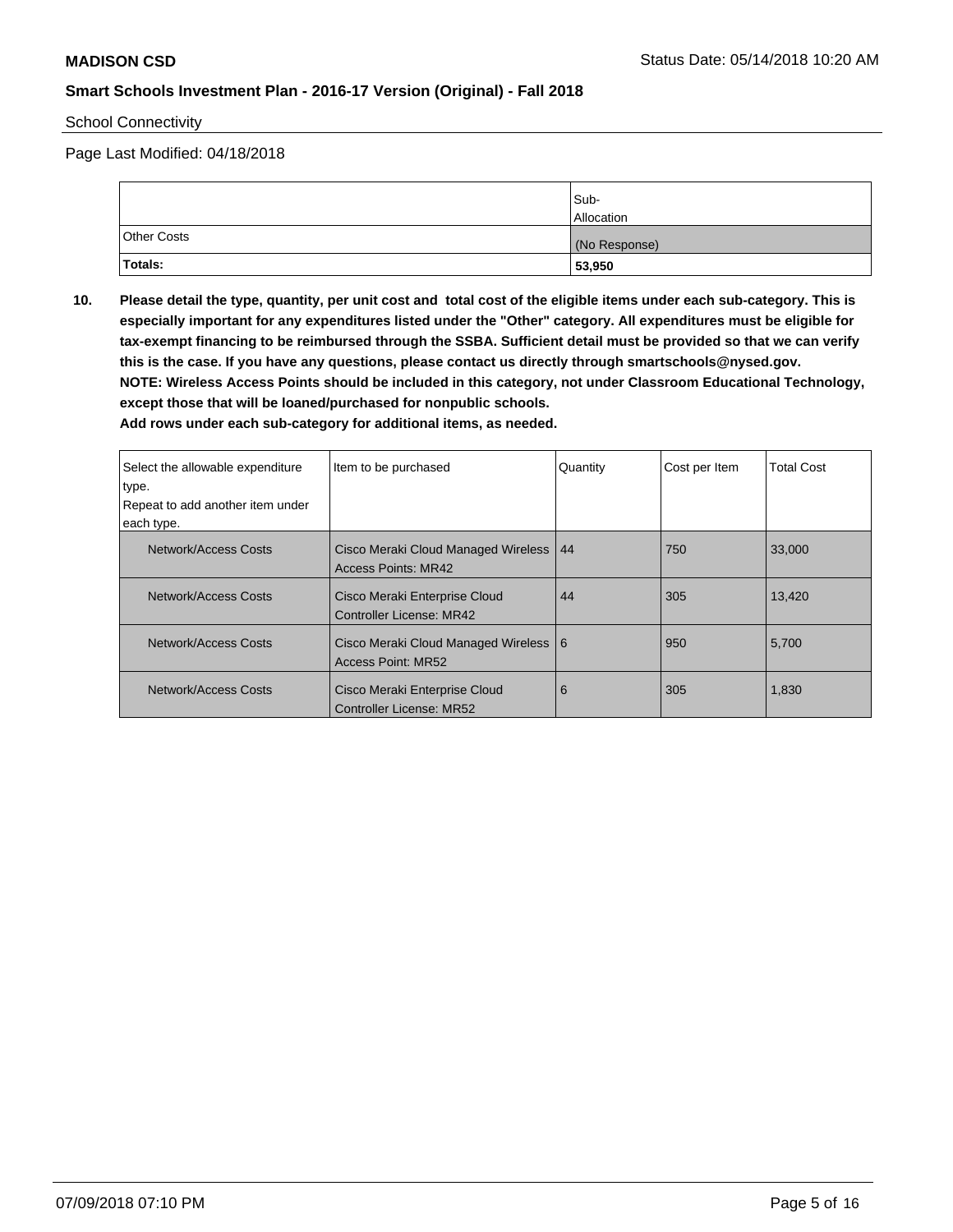Community Connectivity (Broadband and Wireless)

Page Last Modified: 04/18/2018

**1. Describe how you intend to use Smart Schools Bond Act funds for high-speed broadband and/or wireless connectivity projects in the community.**

(No Response)

**2. Please describe how the proposed project(s) will promote student achievement and increase student and/or staff access to the Internet in a manner that enhances student learning and/or instruction outside of the school day and/or school building.**

(No Response)

**3. Community connectivity projects must comply with all the necessary local building codes and regulations (building and related permits are not required prior to plan submission).**

 $\Box$  I certify that we will comply with all the necessary local building codes and regulations.

**4. Please describe the physical location of the proposed investment.**

(No Response)

**5. Please provide the initial list of partners participating in the Community Connectivity Broadband Project, along with their Federal Tax Identification (Employer Identification) number.**

| <b>Project Partners</b> | l Federal ID # |
|-------------------------|----------------|
| (No Response)           | (No Response)  |

**6.** If you are submitting an allocation for **Community Connectivity**, complete this table. **Note that the calculated Total at the bottom of the table must equal the Total allocation for this category that you entered in the SSIP Overview overall budget.**

|                                    | Sub-Allocation |
|------------------------------------|----------------|
| Network/Access Costs               | (No Response)  |
| Outside Plant Costs                | (No Response)  |
| <b>Tower Costs</b>                 | (No Response)  |
| <b>Customer Premises Equipment</b> | (No Response)  |
| Professional Services              | (No Response)  |
| Testing                            | (No Response)  |
| <b>Other Upfront Costs</b>         | (No Response)  |
| <b>Other Costs</b>                 | (No Response)  |
| Totals:                            | 0              |

**7. Please detail the type, quantity, per unit cost and total cost of the eligible items under each sub-category. This is especially important for any expenditures listed under the "Other" category. All expenditures must be capital-bond eligible to be reimbursed through the SSBA. If you have any questions, please contact us directly through smartschools@nysed.gov.**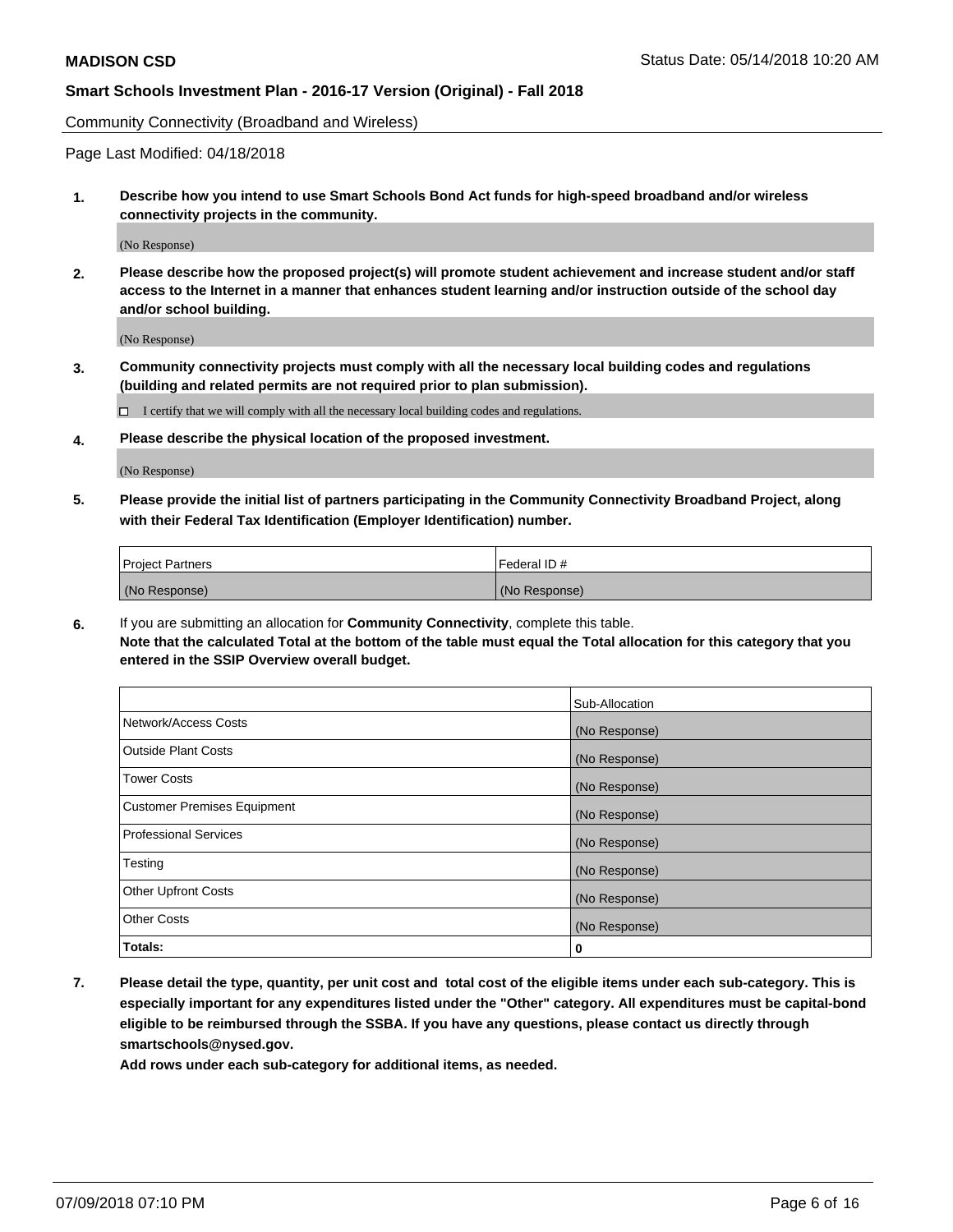Community Connectivity (Broadband and Wireless)

Page Last Modified: 04/18/2018

| Select the allowable expenditure<br>type.<br>Repeat to add another item under | Item to be purchased | Quantity      | Cost per Item | <b>Total Cost</b> |
|-------------------------------------------------------------------------------|----------------------|---------------|---------------|-------------------|
| each type.                                                                    |                      |               |               |                   |
| (No Response)                                                                 | (No Response)        | (No Response) | (No Response) | (No Response)     |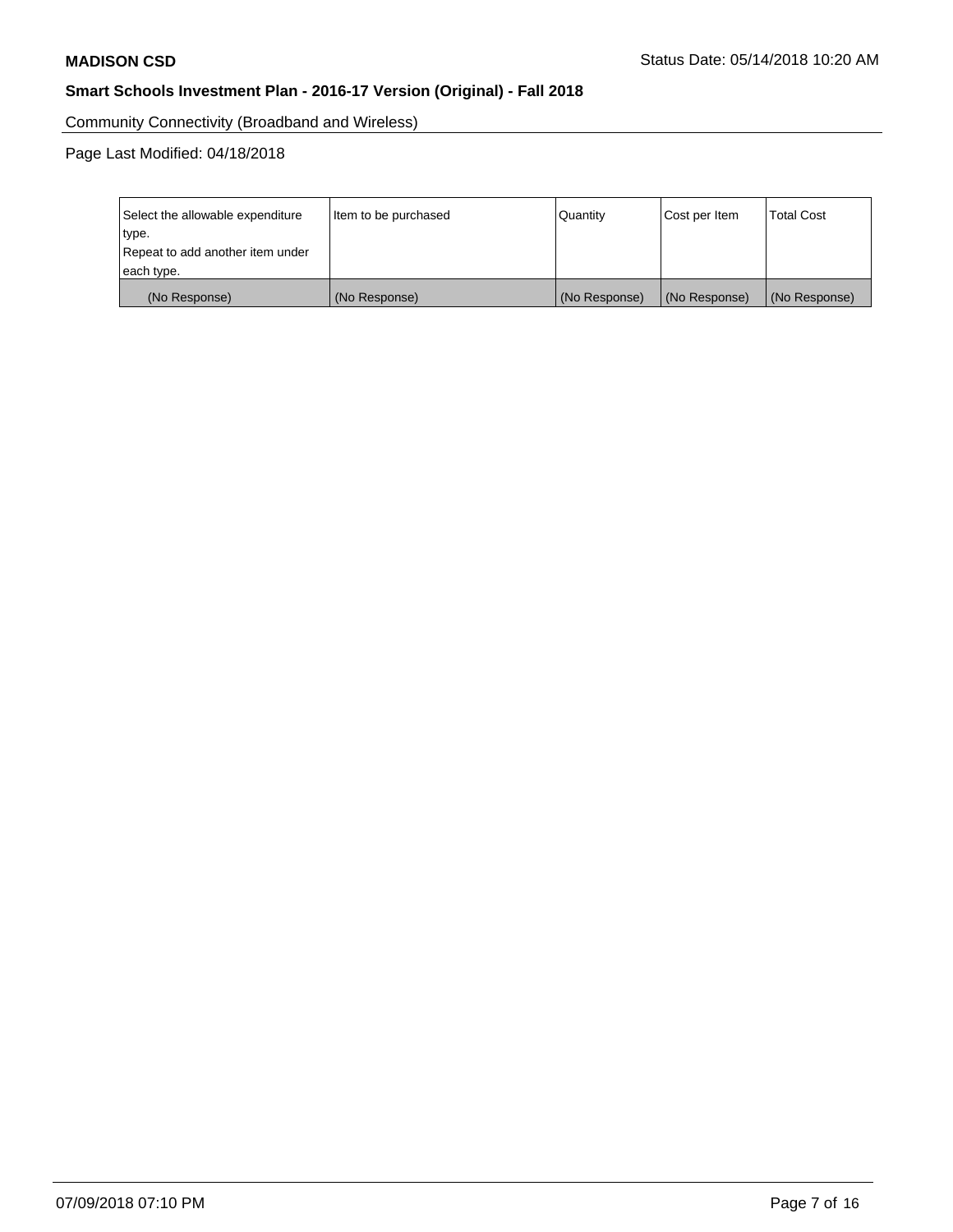#### Classroom Learning Technology

Page Last Modified: 05/02/2018

**1. In order for students and faculty to receive the maximum benefit from the technology made available under the Smart Schools Bond Act, their school buildings must possess sufficient connectivity infrastructure to ensure that devices can be used during the school day. Smart Schools Investment Plans must demonstrate that sufficient infrastructure that meets the Federal Communications Commission's 100 Mbps per 1,000 students standard currently exists in the buildings where new devices will be deployed, or is a planned use of a portion of Smart Schools Bond Act funds, or is under development through another funding source.**

**Smart Schools Bond Act funds used for technology infrastructure or classroom technology investments must increase the number of school buildings that meet or exceed the minimum speed standard of 100 Mbps per 1,000 students and staff within 12 months. This standard may be met on either a contracted 24/7 firm service or a "burstable" capability. If the standard is met under the burstable criteria, it must be:**

**1. Specifically codified in a service contract with a provider, and**

**2. Guaranteed to be available to all students and devices as needed, particularly during periods of high demand, such as computer-based testing (CBT) periods.**

**Please describe how your district already meets or is planning to meet this standard within 12 months of plan submission.**

The Madison Central School District is currently at a speed of 100 Mbps per the districts total number of students. The school district's bandwidth is at 1 Gb.

**1a. If a district believes that it will be impossible to meet this standard within 12 months, it may apply for a waiver of this requirement, as described on the Smart Schools website. The waiver must be filed and approved by SED prior to submitting this survey.**

By checking this box, you are certifying that the school district has an approved waiver of this requirement on file with the New York State Education Department.

**2.** Connectivity Speed Calculator **(Required)**

|                         | Number of<br><b>Students</b> | Multiply by<br>100 Kbps | Divide by 1000 Current Speed<br>to Convert to<br>Reauired<br>Speed in Mb | l in Mb | Expected<br>Speed to be<br>Attained Within   Required<br>12 Months | <b>Expected Date</b><br><b>When</b><br>Speed Will be<br>Met |
|-------------------------|------------------------------|-------------------------|--------------------------------------------------------------------------|---------|--------------------------------------------------------------------|-------------------------------------------------------------|
| <b>Calculated Speed</b> | 509                          | 50,900                  | 50.9                                                                     | 100 Mb  | 1 Gb total                                                         | already met                                                 |

## **3. If the district wishes to have students and staff access the Internet from wireless devices within the school building, or in close proximity to it, it must first ensure that it has a robust Wi-Fi network in place that has sufficient bandwidth to meet user demand.**

**Please describe how you have quantified this demand and how you plan to meet this demand.**

The Madison Central School District has consulted with the Mohawk Regional Information Center to determine bandwidth, technology and equipment needs including switches, fiber and access points. The MORIC and the Madison Central School District has determined that maintaining existing fiber connections in the district, maintaining current switches and replacing current access points with new Cisco Meraki access points will provide more than sufficient bandwidth to meet user demand in at least a 1:1 device environment. These access points will be placed in every instructional learning space and will provide a more thorough and robust coverage for all students and staff.

## **4. All New York State public school districts are required to complete and submit an Instructional Technology Plan survey to the New York State Education Department in compliance with Section 753 of the Education Law and per Part 100.12 of the Commissioner's Regulations.**

**Districts that include educational technology purchases as part of their Smart Schools Investment Plan must have a submitted and approved Instructional Technology Plan survey on file with the New York State Education Department.**

By checking this box, you are certifying that the school district has an approved Instructional Technology Plan survey on file with the New York State Education Department.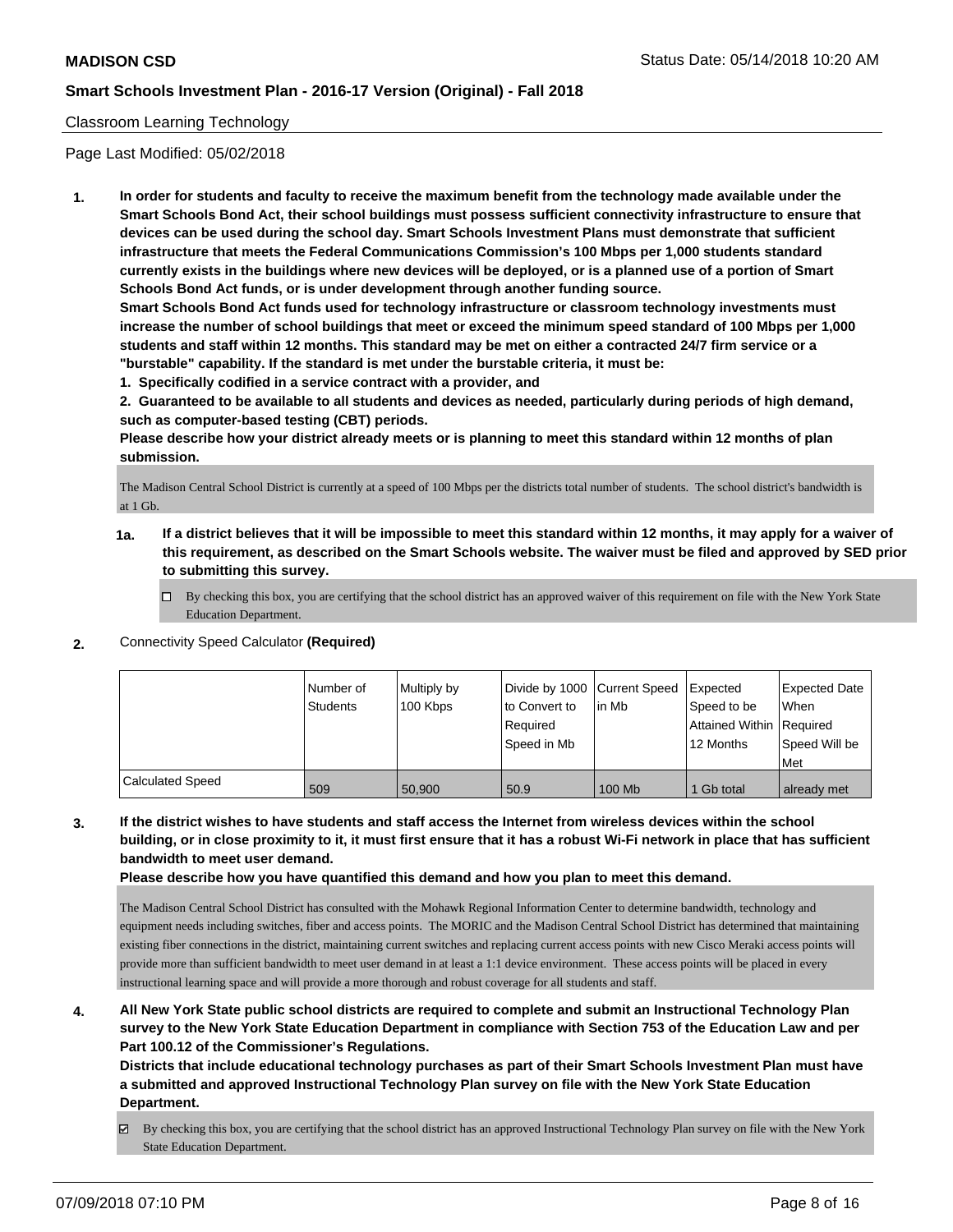#### Classroom Learning Technology

Page Last Modified: 05/02/2018

**5. Describe the devices you intend to purchase and their compatibility with existing or planned platforms or systems. Specifically address the adequacy of each facility's electrical, HVAC and other infrastructure necessary to install and support the operation of the planned technology.**

Replacement of several (approximately 8 classrooms) smartboard/projector systems will be included in the Smart Investment Plan. Outdated smartboards/projectors will be replaced by LED flat panel touchscreens in classrooms. These touchscreens will be able to easily connect to our network.

The classrooms these flat panel touchscreens will be going in already have adequate infrastructure including electrical to accommodate installation. The District also will purchase Texas Instruments TI-84 calculators and charging stations for the calculators. The calculators themselves have rechargeable batteries. Each classroom, where the charging stations will be located, have adequate electrical accommodations.

- **6. Describe how the proposed technology purchases will:**
	- **> enhance differentiated instruction;**
	- **> expand student learning inside and outside the classroom;**
	- **> benefit students with disabilities and English language learners; and**
	- **> contribute to the reduction of other learning gaps that have been identified within the district.**

**The expectation is that districts will place a priority on addressing the needs of students who struggle to succeed in a rigorous curriculum. Responses in this section should specifically address this concern and align with the district's Instructional Technology Plan (in particular Question 2 of E. Curriculum and Instruction: "Does the district's instructional technology plan address the needs of students with disabilities to ensure equitable access to instruction, materials and assessments?" and Question 3 of the same section: "Does the district's instructional technology plan address the provision of assistive technology specifically for students with disabilities to ensure access to and participation in the general curriculum?"**

Replacement of smartboard/projectors will enhance the learning experience in classrooms for all students. Improved and advanced audio and visual technology will allow all students to see and hear classroom material with more clarity.

The purchase of the TI-84 calculators is especially beneficial for students with learning disabilities. The graphs are much clearer and easier to understand on the "Color Edition" than they are on our current TI-83 models. Editing fractions and exponents are done so in a much clearer way, eliminating confusion so that the right answers can be obtained more easily.

To ensure equitable access to instruction, materials and assessments to students with disabilities at Madison Central School District, the CSE chairperson consults with appropriate staff to determine what is needed based on the individual student needs. The CSE chairperson then reviews this in the student's CSE meeting and implements through the student plan. All individualized education plans are then reviewed each year to ensure compliance.

To ensure that students with disabilities, that are either in the public school setting or have been placed in nonpublic schools, have access to and participate in the general curriculum the CSE chairperson will consult with the Technology Coordinator to ascertain whether current technology is in the District's inventory and if that technology will address the needs of the student. If the technology is not readily available the district will research and, if possible, obtain samples or demos to potential technology to purchase. If possible the student will try the technology first-hand. If the technology addresses the needs of the student the district will purchase it.

English Language Learners will benefit from interactive whiteboards from the access the interactive whiteboard offers. Teachers can save note files from classroom lessons and post them or share them directly with the student. Teachers can incorporate pictures, videos and organizers with classroom lessons thus helping English Language Learners to understand content.

English Language Learners will also benefit from the acquisition of the TI-84 calculators. Students will be able to understand the content better and visualize math problems using the calculators.

## **7. Where appropriate, describe how the proposed technology purchases will enhance ongoing communication with parents and other stakeholders and help the district facilitate technology-based regional partnerships, including distance learning and other efforts.**

Currently, Madison Central School District has several college level distance learning classes including Calculus. This particular class (along with other in-district math classes) currently utilize older graphing calculators that cannot perform the functions of the TI-84. Purchasing these newer calculators would be instrumental in adequately providing up to date technology to students in our math classes and those enrolling in these distance learning opportunities.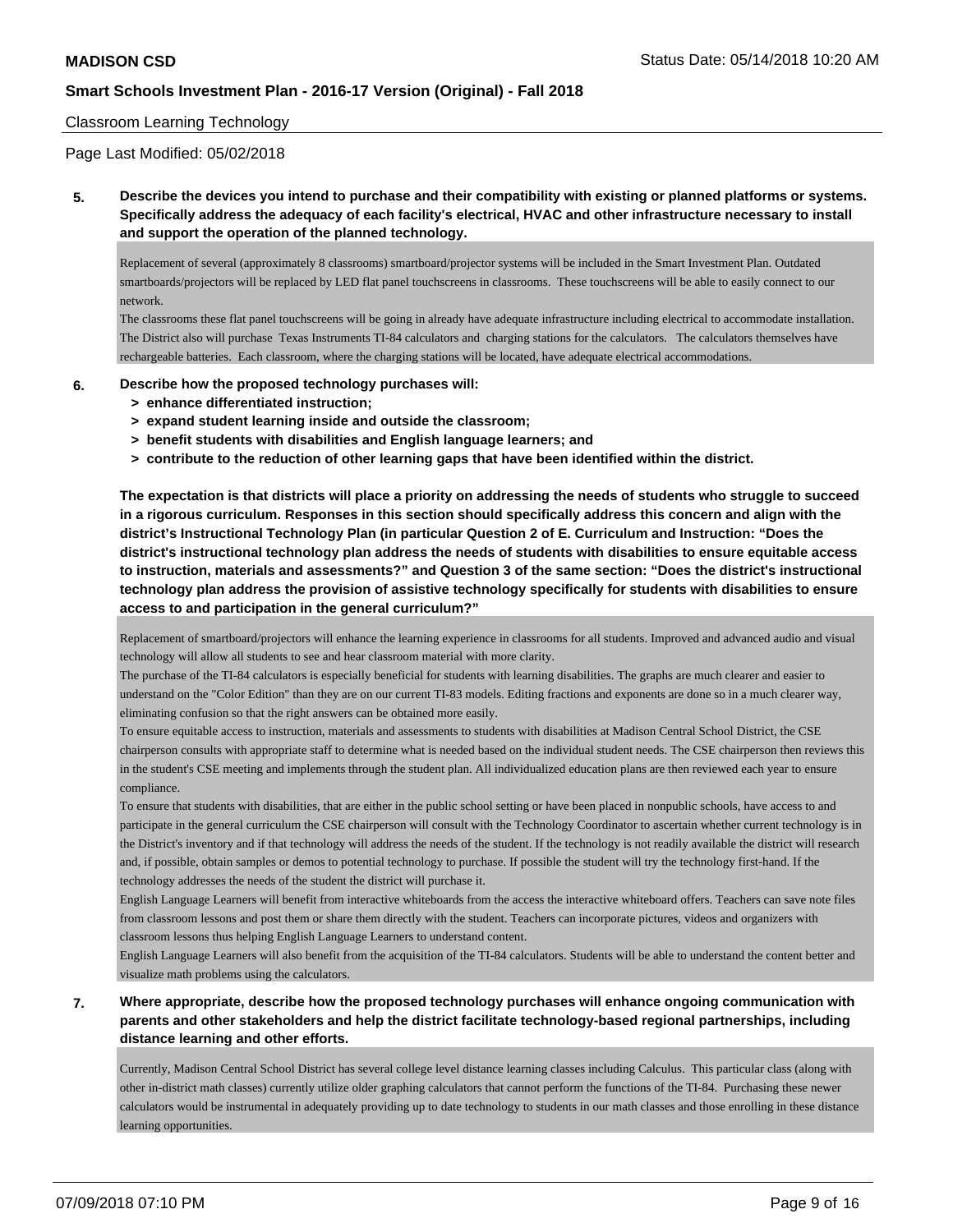#### Classroom Learning Technology

Page Last Modified: 05/02/2018

**8. Describe the district's plan to provide professional development to ensure that administrators, teachers and staff can employ the technology purchased to enhance instruction successfully.**

**Note: This response should be aligned and expanded upon in accordance with your district's response to Question 1 of F. Professional Development of your Instructional Technology Plan: "Please provide a summary of professional development offered to teachers and staff, for the time period covered by this plan, to support technology to enhance teaching and learning. Please include topics, audience and method of delivery within your summary."**

Superintendent Days with Model Schools Specialists, Vendor Training Specialists, District Technology Coordinator: September 2018. Congruent Planning Time: Grade-level planning with District Technology Coordinator: 1:1 with teachers to develop Interactive TV skills. Congruent Planning Time: 7-12 grade Math teachers: TI 84 Support utilizing the District Technology Coordinator and Vendor Training Specialist. On-going access to regional training and support through the Model Schools Program.

On-going access to 1:1 integrated technology support with the Technology Coordinator.

**9. Districts must contact the SUNY/CUNY teacher preparation program that supplies the largest number of the district's new teachers to request advice on innovative uses and best practices at the intersection of pedagogy and educational technology.**

- By checking this box, you certify that you have contacted the SUNY/CUNY teacher preparation program that supplies the largest number of your new teachers to request advice on these issues.
- **9a. Please enter the name of the SUNY or CUNY Institution that you contacted.**

SUNY Cortland

**9b. Enter the primary Institution phone number.**

(607) 753-5528

**9c. Enter the name of the contact person with whom you consulted and/or will be collaborating with on innovative uses of technology and best practices.**

Dr. Chris Widdall

**10. A district whose Smart Schools Investment Plan proposes the purchase of technology devices and other hardware must account for nonpublic schools in the district.**

**Are there nonpublic schools within your school district?**

| ┒ | Yes |
|---|-----|
| ↗ | No  |

**11.** Nonpublic Classroom Technology Loan Calculator

The Smart Schools Bond Act provides that any Classroom Learning Technology purchases made using Smart Schools funds shall be lent, upon request, to nonpublic schools in the district. However, no school district shall be required to loan technology in amounts greater than the total obtained and spent on technology pursuant to the Smart Schools Bond Act and the value of such loan may not exceed the total of \$250 multiplied by the nonpublic school enrollment in the base year at the time of enactment.

See: http://www.p12.nysed.gov/mgtserv/smart\_schools/docs/Smart\_Schools\_Bond\_Act\_Guidance\_04.27.15\_Final.pdf.

|                                     | 1. Classroom<br>Technology<br>Sub-allocation | l 2. Public<br>Enrollment<br>(2014-15) | 3. Nonpublic<br>Enrollment<br>$(2014-15)$ | l 4. Sum of<br>Public and<br>l Nonpublic<br>Enrollment                                        | 15. Total Per<br>Pupil Sub-<br>allocation | 6. Total<br>l Nonpublic Loan l<br>Amount |
|-------------------------------------|----------------------------------------------|----------------------------------------|-------------------------------------------|-----------------------------------------------------------------------------------------------|-------------------------------------------|------------------------------------------|
| Calculated Nonpublic Loan<br>Amount |                                              |                                        |                                           | (No Response)   (No Response)   (No Response)   (No Response)   (No Response)   (No Response) |                                           |                                          |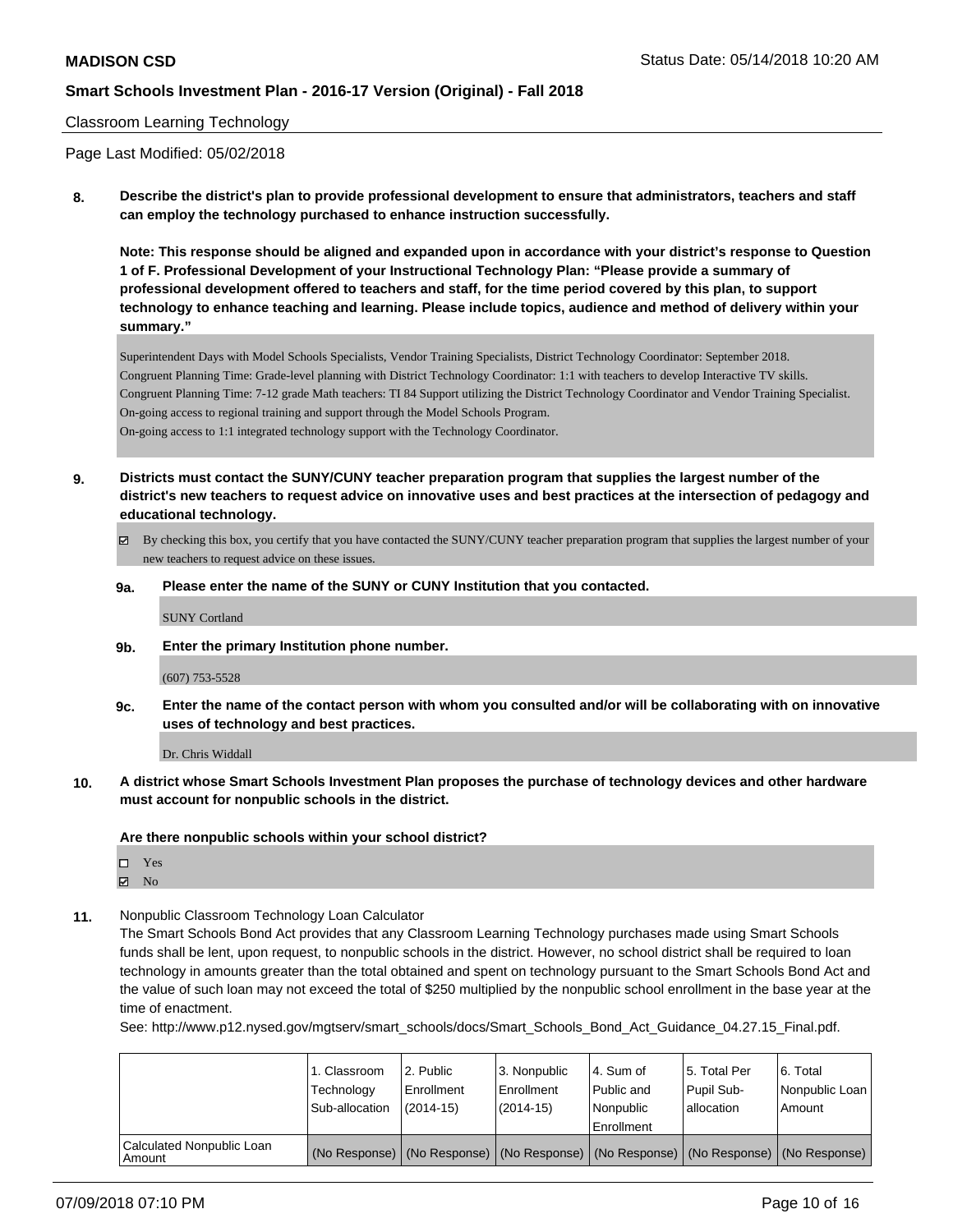#### Classroom Learning Technology

Page Last Modified: 05/02/2018

**12. To ensure the sustainability of technology purchases made with Smart Schools funds, districts must demonstrate a long-term plan to maintain and replace technology purchases supported by Smart Schools Bond Act funds. This sustainability plan shall demonstrate a district's capacity to support recurring costs of use that are ineligible for Smart Schools Bond Act funding such as device maintenance, technical support, Internet and wireless fees, maintenance of hotspots, staff professional development, building maintenance and the replacement of incidental items. Further, such a sustainability plan shall include a long-term plan for the replacement of purchased devices and equipment at the end of their useful life with other funding sources.**

 $\boxtimes$  By checking this box, you certify that the district has a sustainability plan as described above.

**13. Districts must ensure that devices purchased with Smart Schools Bond funds will be distributed, prepared for use, maintained and supported appropriately. Districts must maintain detailed device inventories in accordance with generally accepted accounting principles.**

By checking this box, you certify that the district has a distribution and inventory management plan and system in place.

**14.** If you are submitting an allocation for **Classroom Learning Technology** complete this table. **Note that the calculated Total at the bottom of the table must equal the Total allocation for this category that you entered in the SSIP Overview overall budget.**

|                          | Sub-Allocation |
|--------------------------|----------------|
| Interactive Whiteboards  | 13,250         |
| Computer Servers         | (No Response)  |
| <b>Desktop Computers</b> | (No Response)  |
| Laptop Computers         | (No Response)  |
| <b>Tablet Computers</b>  | (No Response)  |
| <b>Other Costs</b>       | 13,250         |
| Totals:                  | 26,500         |

**15. Please detail the type, quantity, per unit cost and total cost of the eligible items under each sub-category. This is especially important for any expenditures listed under the "Other" category. All expenditures must be capital-bond eligible to be reimbursed through the SSBA. If you have any questions, please contact us directly through smartschools@nysed.gov.**

**Please specify in the "Item to be Purchased" field which specific expenditures and items are planned to meet the district's nonpublic loan requirement, if applicable.**

**NOTE: Wireless Access Points that will be loaned/purchased for nonpublic schools should ONLY be included in this category, not under School Connectivity, where public school districts would list them. Add rows under each sub-category for additional items, as needed.**

| Select the allowable expenditure | I Item to be Purchased             | Quantity | Cost per Item | <b>Total Cost</b> |
|----------------------------------|------------------------------------|----------|---------------|-------------------|
| type.                            |                                    |          |               |                   |
| Repeat to add another item under |                                    |          |               |                   |
| each type.                       |                                    |          |               |                   |
| Interactive Whiteboards          | Newline 65                         | 5        | 2,650         | 13,250            |
| <b>Other Costs</b>               | Ti 84 Plus CE Graphing Calculator  | 100      | 125           | 12,500            |
| <b>Other Costs</b>               | Charging Station for Ti-84 Plus CE | 10       | 75            | 750               |
|                                  | <b>Graphing Calculators</b>        |          |               |                   |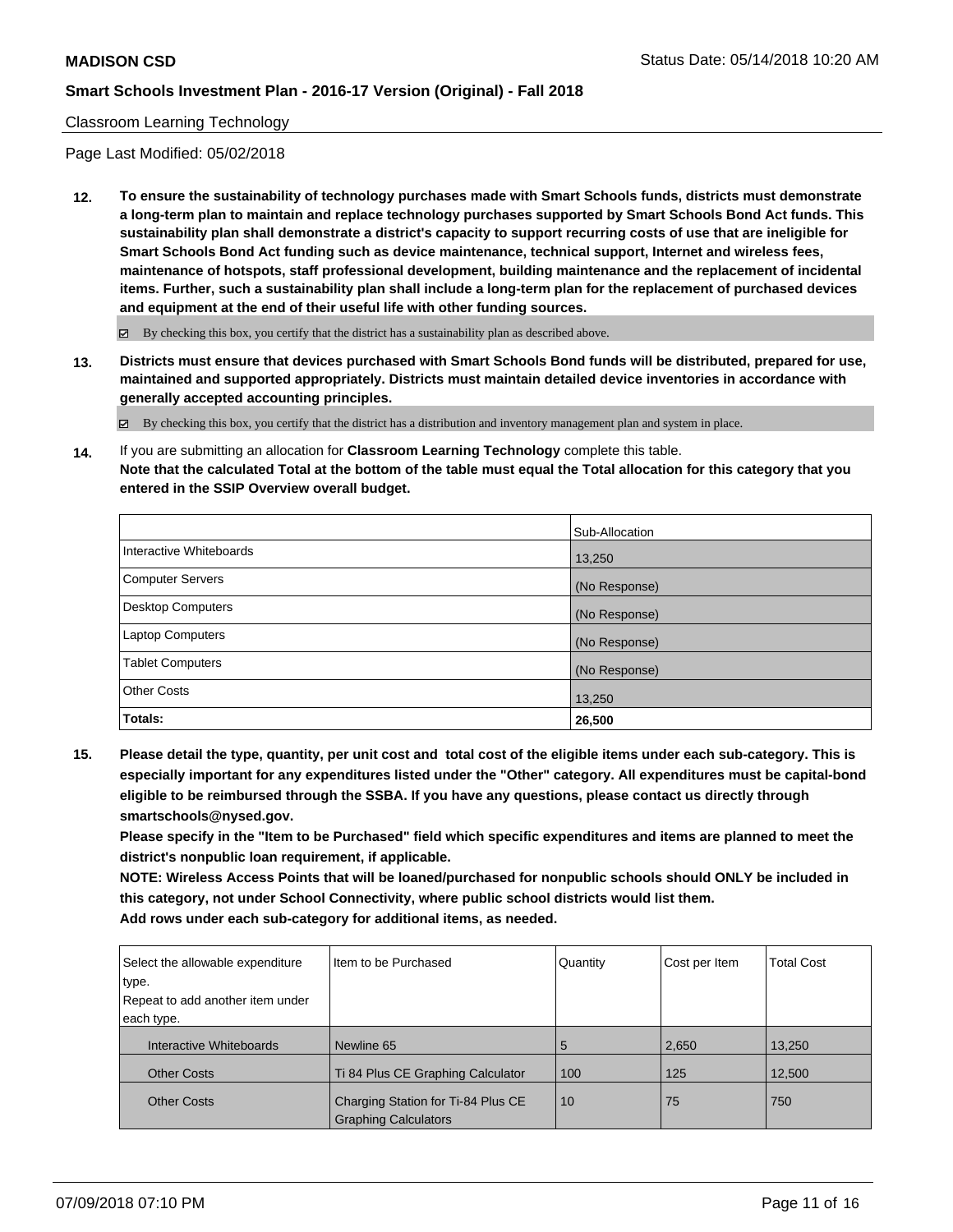#### Pre-Kindergarten Classrooms

Page Last Modified: 04/18/2018

**1. Provide information regarding how and where the district is currently serving pre-kindergarten students and justify the need for additional space with enrollment projections over 3 years.**

(No Response)

- **2. Describe the district's plan to construct, enhance or modernize education facilities to accommodate prekindergarten programs. Such plans must include:**
	- **Specific descriptions of what the district intends to do to each space;**
	- **An affirmation that pre-kindergarten classrooms will contain a minimum of 900 square feet per classroom;**
	- **The number of classrooms involved;**
	- **The approximate construction costs per classroom; and**
	- **Confirmation that the space is district-owned or has a long-term lease that exceeds the probable useful life of the improvements.**

(No Response)

**3. Smart Schools Bond Act funds may only be used for capital construction costs. Describe the type and amount of additional funds that will be required to support ineligible ongoing costs (e.g. instruction, supplies) associated with any additional pre-kindergarten classrooms that the district plans to add.**

(No Response)

**4. All plans and specifications for the erection, repair, enlargement or remodeling of school buildings in any public school district in the State must be reviewed and approved by the Commissioner. Districts that plan capital projects using their Smart Schools Bond Act funds will undergo a Preliminary Review Process by the Office of Facilities Planning.**

**Please indicate on a separate row each project number given to you by the Office of Facilities Planning.**

| Project Number |  |
|----------------|--|
| (No Response)  |  |

**5.** If you have made an allocation for **Pre-Kindergarten Classrooms,** complete this table.

**Note that the calculated Total at the bottom of the table must equal the Total allocation for this category that you entered in the SSIP Overview overall budget.**

|                                          | Sub-Allocation |
|------------------------------------------|----------------|
| Construct Pre-K Classrooms               | (No Response)  |
| Enhance/Modernize Educational Facilities | (No Response)  |
| Other Costs                              | (No Response)  |
| Totals:                                  | 0              |

**6. Please detail the type, quantity, per unit cost and total cost of the eligible items under each sub-category. This is especially important for any expenditures listed under the "Other" category. All expenditures must be capital-bond eligible to be reimbursed through the SSBA. If you have any questions, please contact us directly through smartschools@nysed.gov.**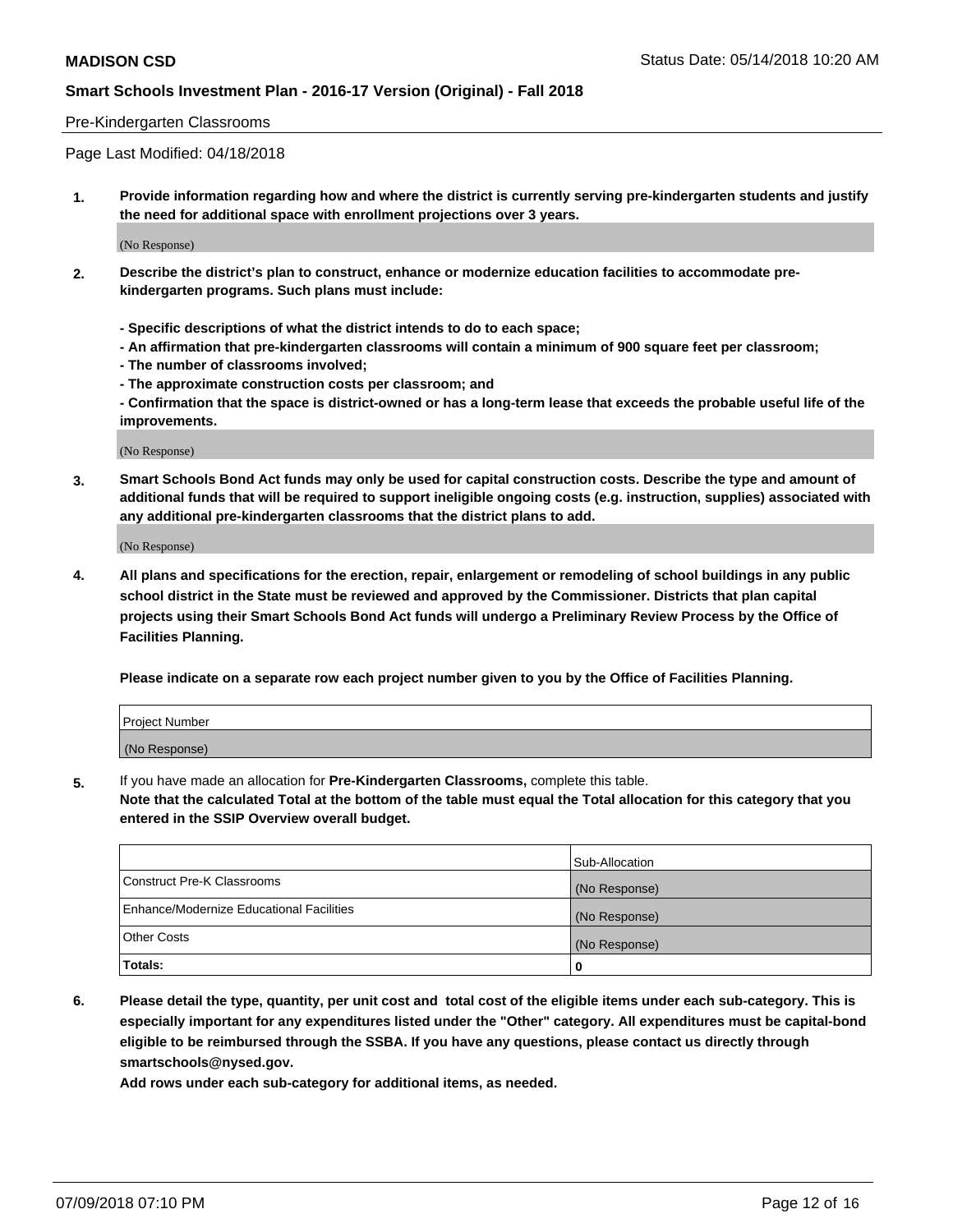# Pre-Kindergarten Classrooms

Page Last Modified: 04/18/2018

| Select the allowable expenditure | Item to be purchased | Quantity      | Cost per Item | <b>Total Cost</b> |
|----------------------------------|----------------------|---------------|---------------|-------------------|
| type.                            |                      |               |               |                   |
| Repeat to add another item under |                      |               |               |                   |
| each type.                       |                      |               |               |                   |
| (No Response)                    | (No Response)        | (No Response) | (No Response) | (No Response)     |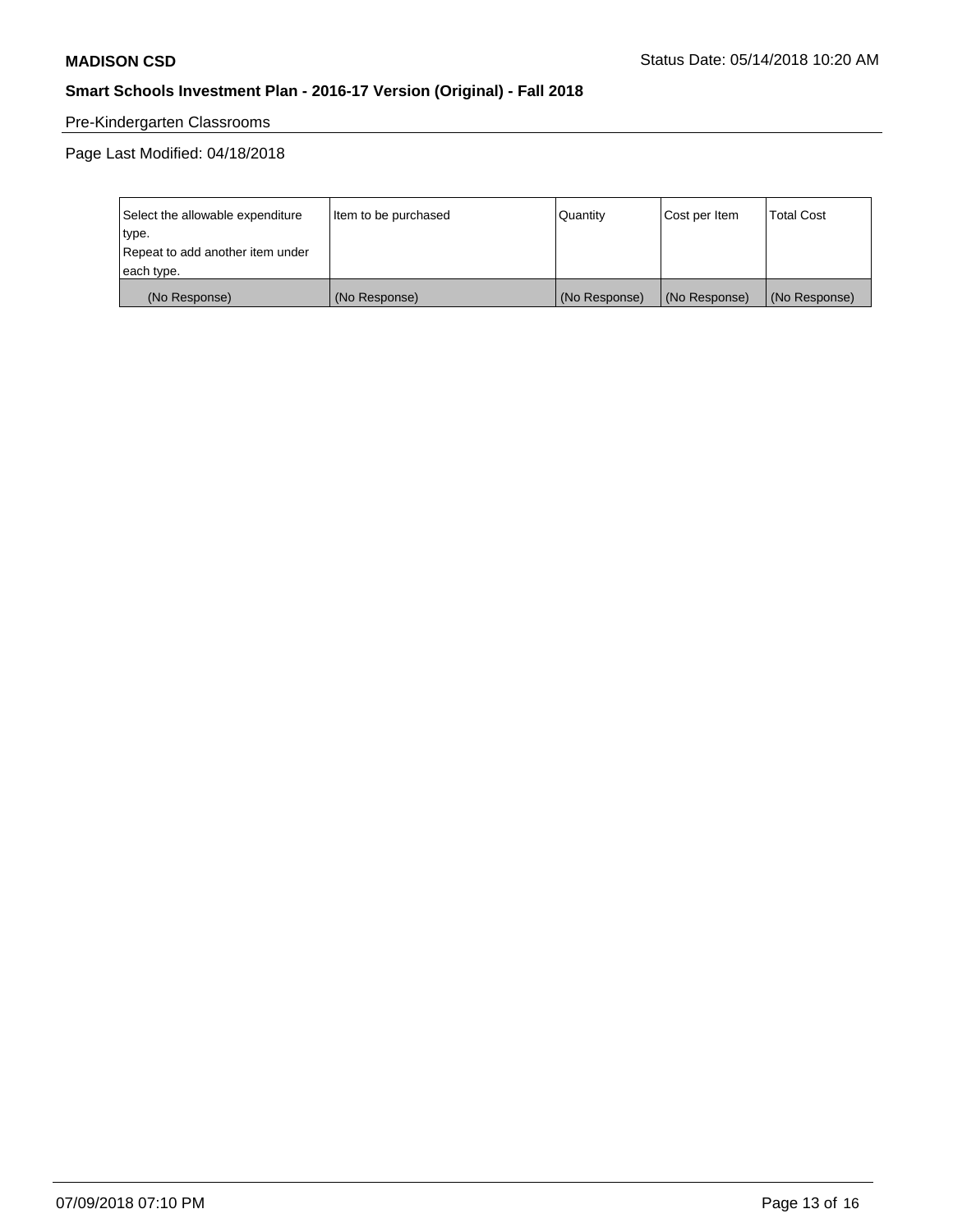Replace Transportable Classrooms

Page Last Modified: 04/18/2018

**1. Describe the district's plan to construct, enhance or modernize education facilities to provide high-quality instructional space by replacing transportable classrooms.**

(No Response)

**2. All plans and specifications for the erection, repair, enlargement or remodeling of school buildings in any public school district in the State must be reviewed and approved by the Commissioner. Districts that plan capital projects using their Smart Schools Bond Act funds will undergo a Preliminary Review Process by the Office of Facilities Planning.**

**Please indicate on a separate row each project number given to you by the Office of Facilities Planning.**

| <b>Project Number</b> |  |
|-----------------------|--|
| (No Response)         |  |

**3. For large projects that seek to blend Smart Schools Bond Act dollars with other funds, please note that Smart Schools Bond Act funds can be allocated on a pro rata basis depending on the number of new classrooms built that directly replace transportable classroom units.**

**If a district seeks to blend Smart Schools Bond Act dollars with other funds describe below what other funds are being used and what portion of the money will be Smart Schools Bond Act funds.**

(No Response)

**4.** If you have made an allocation for **Replace Transportable Classrooms**, complete this table. **Note that the calculated Total at the bottom of the table must equal the Total allocation for this category that you entered in the SSIP Overview overall budget.**

|                                                | Sub-Allocation |
|------------------------------------------------|----------------|
| Construct New Instructional Space              | (No Response)  |
| Enhance/Modernize Existing Instructional Space | (No Response)  |
| Other Costs                                    | (No Response)  |
| Totals:                                        | 0              |

**5. Please detail the type, quantity, per unit cost and total cost of the eligible items under each sub-category. This is especially important for any expenditures listed under the "Other" category. All expenditures must be capital-bond eligible to be reimbursed through the SSBA. If you have any questions, please contact us directly through smartschools@nysed.gov.**

| Select the allowable expenditure | Item to be purchased | Quantity      | Cost per Item | <b>Total Cost</b> |
|----------------------------------|----------------------|---------------|---------------|-------------------|
| type.                            |                      |               |               |                   |
| Repeat to add another item under |                      |               |               |                   |
| each type.                       |                      |               |               |                   |
| (No Response)                    | (No Response)        | (No Response) | (No Response) | (No Response)     |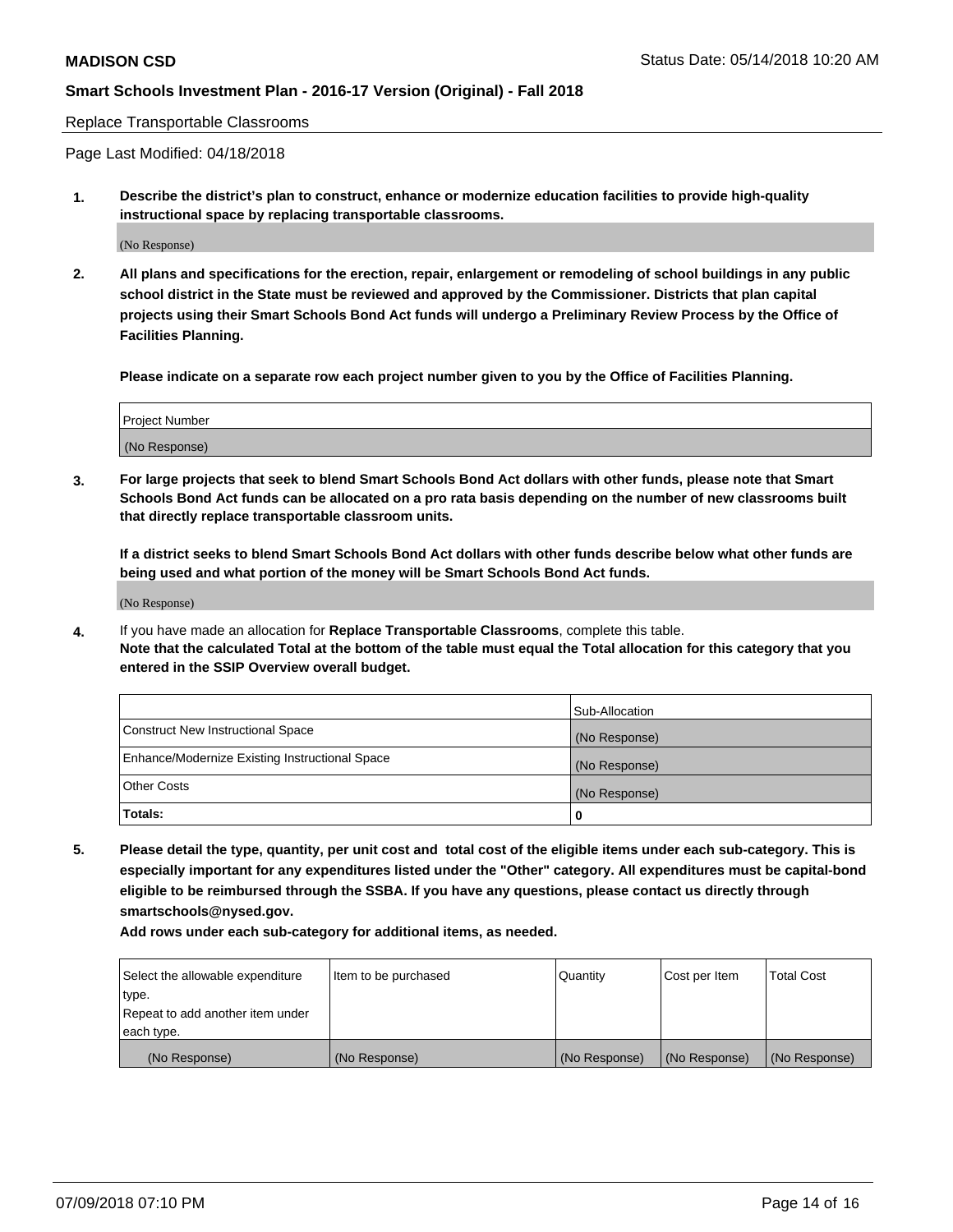#### High-Tech Security Features

Page Last Modified: 04/18/2018

**1. Describe how you intend to use Smart Schools Bond Act funds to install high-tech security features in school buildings and on school campuses.**

(No Response)

**2. All plans and specifications for the erection, repair, enlargement or remodeling of school buildings in any public school district in the State must be reviewed and approved by the Commissioner. Districts that plan capital projects using their Smart Schools Bond Act funds will undergo a Preliminary Review Process by the Office of Facilities Planning.** 

**Please indicate on a separate row each project number given to you by the Office of Facilities Planning.**

| <b>Project Number</b> |  |
|-----------------------|--|
| (No Response)         |  |

- **3. Was your project deemed eligible for streamlined Review?**
	- Yes  $\square$  No
- **4. Include the name and license number of the architect or engineer of record.**

| <i>Name</i>   | l License Number |
|---------------|------------------|
| (No Response) | (No Response)    |

**5.** If you have made an allocation for **High-Tech Security Features**, complete this table. **Note that the calculated Total at the bottom of the table must equal the Total allocation for this category that you entered in the SSIP Overview overall budget.**

|                                                      | Sub-Allocation |
|------------------------------------------------------|----------------|
| Capital-Intensive Security Project (Standard Review) | (No Response)  |
| <b>Electronic Security System</b>                    | (No Response)  |
| <b>Entry Control System</b>                          | (No Response)  |
| Approved Door Hardening Project                      | (No Response)  |
| <b>Other Costs</b>                                   | (No Response)  |
| Totals:                                              | 0              |

**6. Please detail the type, quantity, per unit cost and total cost of the eligible items under each sub-category. This is especially important for any expenditures listed under the "Other" category. All expenditures must be capital-bond eligible to be reimbursed through the SSBA. If you have any questions, please contact us directly through smartschools@nysed.gov.**

| Select the allowable expenditure | Item to be purchased | Quantity      | Cost per Item | <b>Total Cost</b> |
|----------------------------------|----------------------|---------------|---------------|-------------------|
| type.                            |                      |               |               |                   |
| Repeat to add another item under |                      |               |               |                   |
| each type.                       |                      |               |               |                   |
| (No Response)                    | (No Response)        | (No Response) | (No Response) | (No Response)     |